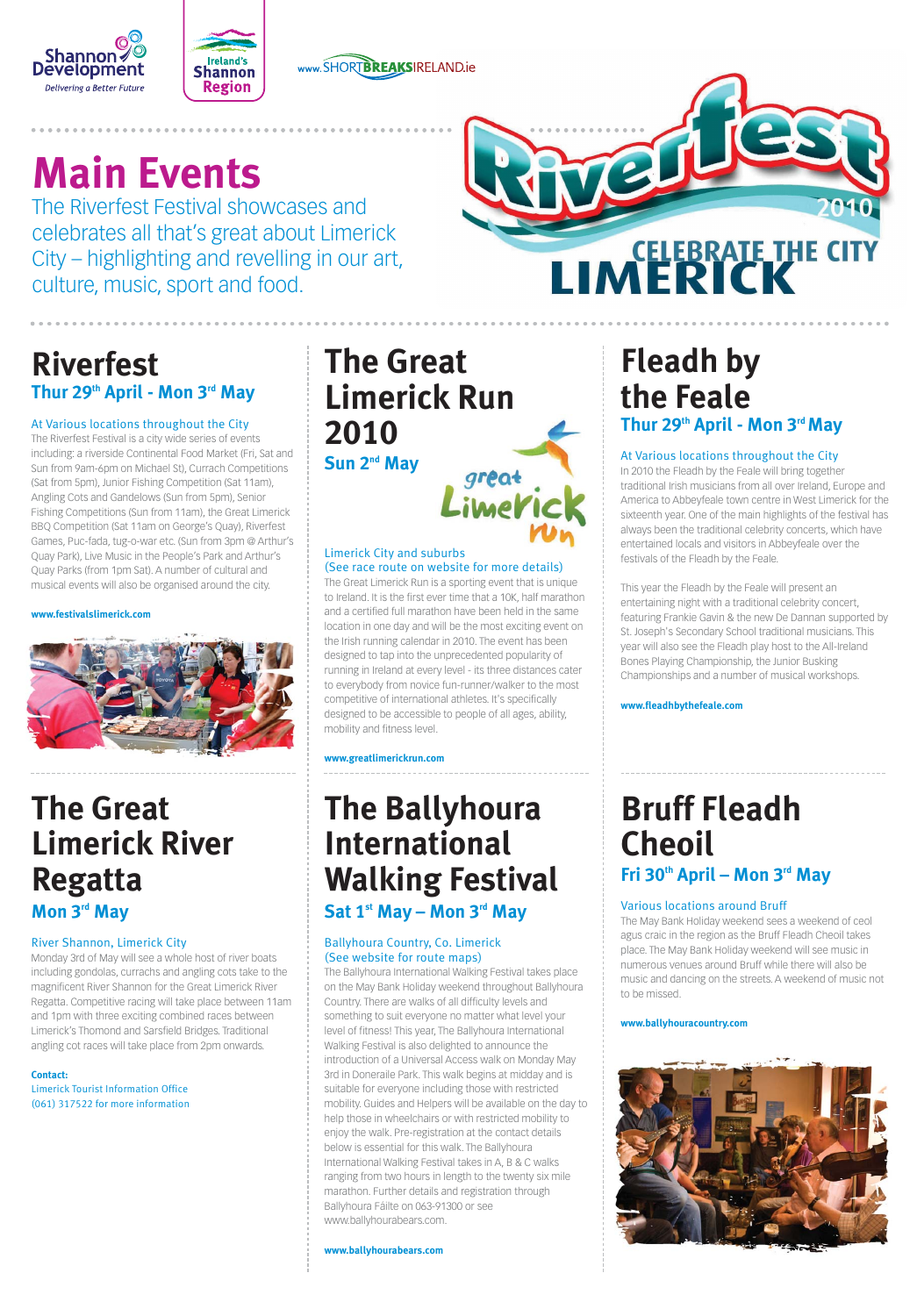## **The Great Limerick Run Expo Fri 30th April : 2 – 8pm Sat 1st May: 10am – 6pm**

#### Thomond Park Stadium

With nearly 5000 participants signed up to race on Sunday 2nd May, footfall of over 8000 individuals for the 2 days is expected at the Expo. The Expo itself will have over 25 exhibitors ranging from sports retail, nutrition, hydration, medical etc. to Charities such as St Gabriel's, Irish Heart Foundation etc. Spin Fm will also broadcast live from the Stadium the day. The event will have 10 Physio's available for consultations and rub downs over the 2 days plus a Pasta Party where people prepping for the race can eat properly.

**www.greatlimerickrun.com**

# **Riverfest & the Great Limerick Run Raceday at Limerick Racecourse Mon 3rd May**

#### Greenmount Racecourse, Patrickswell, County Limerick.

Great Limerick Run participants can come racing for €5. Limerick City & County will be celebrating our annual Riverfest weekend on the May bank holiday. This weekend includes a great National Hunt Race meeting taking place on Monday and the new event in the form of the Great Limerick Run which takes place on Sunday 2nd of May, Limerick Racecourse are delighted to be partners with this event check out their website for more details on how to take part.

#### **New Punter's Packages available only online**

€25 Punter package- admission,racecard, €5 Free bet, Supermac's meal & FREE Pint €30 Munster Special admission, racecard  $\epsilon$ 5 free bet, Main course in the Munster Self service & Free Pint

| Date                                | Mon $3rd$ of May 2010 (BH) |
|-------------------------------------|----------------------------|
| <b>First Race</b>                   | 2.30pm                     |
| Last race                           | 5.30pm                     |
| Admission                           | ∈15                        |
| Student/Senior                      | ∈10                        |
| Panoramic restaurant €65 per person |                            |

#### **www.limerickraces.ie**

# **Limerick FC v Shelbourne FC Mon 3rd May**

#### Jackman Park, Limerick City

Limerick FC takes on Dublin's Shelbourne FC in the First Division at Jackman Park on Monday 3rd of May

#### **www.limerickfc.ie**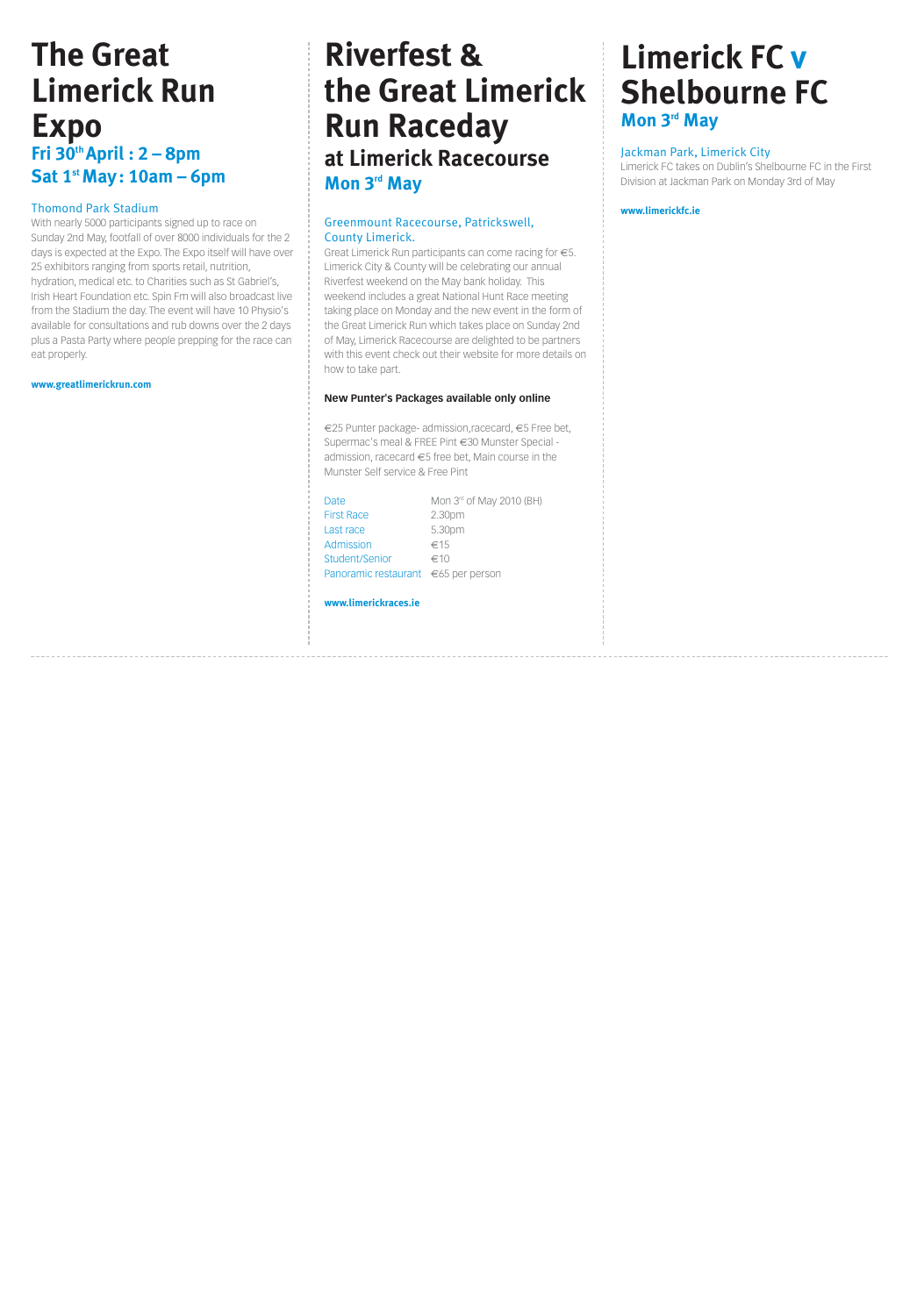# **Thur 29th April**

## **Theatre God's Official**

#### **LITMT**, 8pm

The referee's decision is final.......Or is it? The two cheated fans have to take matters into their own hands after a dodgey call sends their team crashing into the relegation zone. They kidnap the Ref to force him to change his mind on the all important goal...with hilarious and unexpected consequences!

## **Theatre Language Unbecoming a Lady (Bottom Dog Theatre) The Loft** at The Locke Bar 6.30pm

## Visual Art **C: Inside Exhibition**

**Occupy Space**, Thomas Street 7pm - 9pm

## Sport **Limerick Leprechauns v Limerick Gardai (Rugby)**

**Young Munster Rugby Football Club,** 6pm

**Contact Studios,** Mulgrave Street  $2pm - 4pm$ 

In a dressing room an ageing drag queen reveals his life and loves, victories and defeats. Exploring the themes of identity, love found and love lost, and using the music of Judy Garland, Barbra Streisand, Billie Holiday and more, Language UnBecoming a Lady reveals the story of one gay man's life. From his childhood through adolescence and onto adulthood, the one constant in his life is the music of the divas who provide comfort, strength and inspiration. A funny and touching portrait of gay life in Ireland over the last 40 years

# **Fri 30th April**

## Fashion **Friday Fashion Morning Coffee**

**The Cornstore,** Thomas Street 10.15am

## Visual Art **24 Hour Drawing Marathon**

**Raggle Taggle Consortium**, Sarsfield Street 5.30 pm

## Visual Art **Live Tattooing with Dr. J All Out Design**, Sarsfield Street 5.30 pm

## Visual Art **Open Studio with Tea/Coffee**

**Faber Studios,** Catherine Street 5.30pm

## Visual Art **Photographic Printing with Joanna Hopkins**

**Limerick Printmakers,** Robert Street  $11am - 5pm$ 

### Visual Art **Open Studio**

**Contact Studios,** Mulgrave Street 10am - 10pm

## Live Music **The Voyage: Johnny Duhan**

#### **The Bellatable,** 8.00pm

After the success of Just Another Town Tour in 2008 & To The Light in 2009 he returns to the Belltable with his new show The Voyage.

"One of our great songwriters." **Christy Moore** "One of my favourite songwriters." **Ronnie Drew**

Johnny Duhan's songs like The Voyage and Don't Give Up Till It's Over are sung all over the world in a variety of languages thanks to the focus put on them by Christy Moore, The Dubliners, The Irish Tenors, Celtic Thunder, Mary Black and hosts of other Irish and international singers.

## Live Music **Windings (Full Band Show) Special Guests - At Last an Atlas**

#### **Dolan's Warehouse,** 8.00pm

In 2005, Windings eponymous debut album was released on Out On A Limb Records. Recorded in fits and bursts over a four year period, "windings" flits from lo-fi acoustic melodies to Scuzzy rock, from pure pop to dirgy almostmetal, all of which makes for a truly original and invigorating listening experience. Over the past couple of years, windings have had the pleasure of playing/touring with the likes of Daniel Johnston, Smog, The Handsome

Family, Bob Mould, Okkervil River, Jape, Caribou, Tom McRae, Iron And Wine, Villagers, Jeffrey Lewis, and Modest Mouse, amongst others.

This year, the new single "Brain Fluid" (recorded by Tommy McLaughlin-Villagers, giveamanakick, Cathy Davey) is finally recorded, mixed, mastered, and will be released April 2010 on Out On A Limb Records.

## Visual Art

## **Open Studio with Printmaking demonstrations**

## Visual Art **Open Studio Wickham Street Studios,** 6pm – 9pm

## Theatre **Language Unbecoming a Lady (Bottom Dog Theatre) The Loft** at The Locke Bar 8.00pm

Live Music **Jedward**

#### **UCH,** 7.30pm

X Factor phenomenon JEDWARD arrive at University Concert Hall just days after the record breaking X Factor Live Tour comes to an end.

## Live Music **The Piano Man Nick Carswell, will be bringing on back the good old times! The Locke bar,** from 8.00pm

Live Music **Live Traditional Irish Music Session** 

**The Locke bar,** from 9.00pm

# **Arts & Entertainment Events:**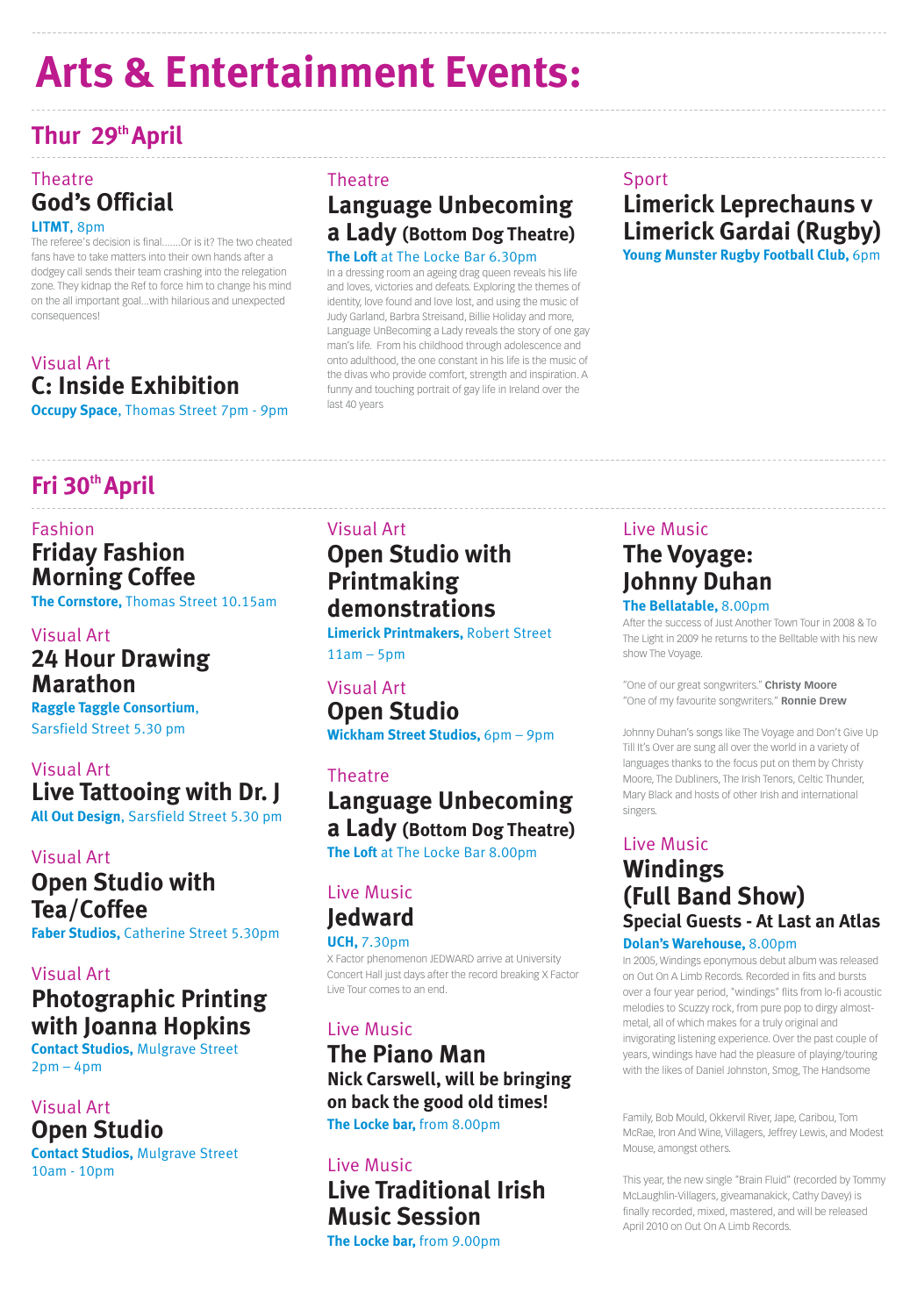## Live Music **Uncle Monk followed by Eighties Night with DJ Eric Fitz**

#### **Dolans,** 8.00pm

Uncle Monk is an indie-acoustic duo featuring TOMMY RAMONE (of The Ramones) on vocals, mandolin, guitar, banjo and dobro, and CLAUDIA TIENAN (The Simplistics) on vocals, guitar and bass.

The music of the two artists complements each other. There is a Yin and Yang sensibility at work, a touch of light and dark, of bitter and sweet.

They have been drawn towards the classic simplicity of string band music, but at the same time are deeply involved with the aesthetics of alternative music, and use their musical influences to create an original style.

Tommy Ramone says "There is a similarity between punk & old time music, both are home brewed as opposed to schooled, both have earthy energy, and there is a certain cool in old time music that is found in the best alternative acts."

## Live Music **Live Traditional Irish Music Session Dolans,** from 9.00pm

Live Music

## **The Piano Man, Dermot Bowden**

**The Locke bar,** from 8.00pm

## Live Music **Wiseguys**

**Clohessy's Bar,** from 8.00pm

## Live Music

## **Traffic plus DJ Set with DJ's Sarah McMahon and Patrick Hogan afterwards**

**The George Boutique Bar,** from 8.00pm

## Visual Art **Open Studio Printmaking demonstrations**

**Limerick Printmakers,** Robert Street, 10.30 - 4pm

## Visual Art **24 Hour Drawing Marathon**

**Raggle Taggle Consortium,** Sarsfield Street 5.30pm

## Live Music **May Music in the Park Irish Chamber Orchestra**

**The People's Park ,** 1.30 pm

Live Music **May Music in the Park The Idol Bones Arthur's Quay Park,** 1.30pm

## Live Music **CoMA Limerick Concert**

**The Belltable ,** 1.10pm Contemporary music ensemble-in-residence at the Belltable. CoMA Limerick return to the Belltable at 36 Cecil Street with a lunchtime concert featuring music by English composer Paul Burnell and a premiere by local composer Patrick Olsen.

## Live Music

## **Roesy – "Fable" Launch Tour**

#### **Doors 7:30pm Tics €13 which includes a**

#### **copy of the album!**

Roesy is getting ready to release his fifth studio album "Fable", the work of an artist who despite diversifying his talents across a broader spectrum of the arts in recent times, has clearly not lost his true love for creating music. Perhaps influenced to some degree during stints living in other cities, his Irishness still shines through in this beautiful collection of honest reflections.

# **Sat 1st May**

## Visual Art **EV+A Exhibition Guided Walking Tour**

#### **UCH,** 7.30pm

OPEN/INVITED e v+ a 2010 / Matters runs from 13th March until 23rd May 2010 and features the work of 42+ OPEN artists and 16 INVITED artists installed in 11+ venues throughout Limerick City. This year's exhibition is curated by architect Elizabeth Hatz (Sweden). As part of OPEN/INVITED e v+ a 2010 / Matters a guided walking tour of selected e v+ a city centre venues will take place on Saturday 1st May 2010, 11.00am – 1.00pm. The walking tour will begin at the Thomas Street e v+ a venue (This tour is free of charge).

The tour will include tea, coffee and refreshments. To book a place on the e v+ a walking tour please contact: Limerick City Gallery of Art on 061 310633 or email: artgalleryreception@limerickcity.ie

**For further details on this year's artists, curator and exhibition visit www.eva.ie or contact e v+ a administration - tel: +353(0)61318240 / email: info@eva.ie**

## Visual Art **Live Tatooing with Dr J**

**All Out Design,** Sarsfield Street

#### Visual Art

## **Open Exhibition Open exhibition and workshops**

**for kids and adults with Origami and Paper making Faber Studios,** Thomas Street, 12am - 6pm

## Visual Art **Open Studio Photographic Printing with Joanna Hopkins and pottery with Claire Butler**

**Contact Studios,** Mulgrave Street, 2pm-4pm

## Live Music **Nik Kershaw Acoustic Show followed by Eighties Night with DJ Eric Fitz**

#### **Dolan's Warehouse,** 8.00pm

Nik Kershaw is best known for his hits such as "I won't let the sun go down" and "Wouldn't it be good". With multi platinum selling albums his career was launched worldwide and in July 1985, he took to the the Wembley stage to perform at Live Aid.

In 1990, after four MCA albums and sales of over 8 million, Nik left the spotlight to concentrate on song writing and producing. The following years saw him working with Elton John, Chesney Hawkes, Cliff Richard, Bonnie Tyler, Lulu, Ronan Keating, Jason Donovan, Tony Banks, Michael W Smith, Conner Reeves, Nick Carter, The Hollies, Colin Blunstone, Imogen Heap, Gary Barlow and Let Loose.

He rekindled his recording career in 1998 with the critically acclaimed album "15 Minutes" and has subsequently released two further albums, "To Be Frank" (2001) and "You've Got To Laugh" (2006). He has received accolades from such legends as Eric Clapton and Miles Davis and has been nominated for four Brit Awards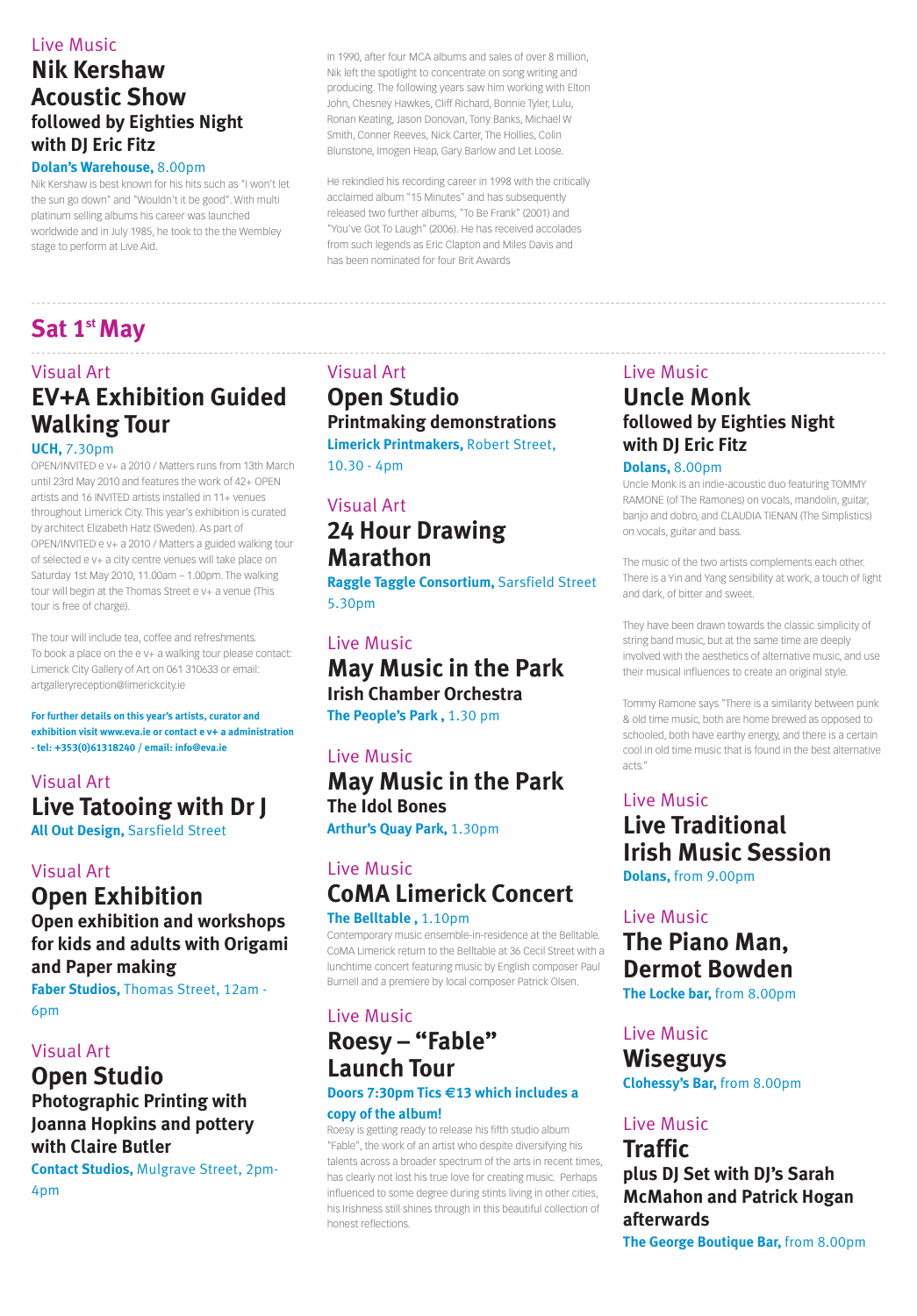## **Sat 1st May**

## Gay Club Night **La Boutique Doors**

#### **Dolans,** from 11:30pm

A twice monthly night of gay dancing, dainty, delicious and packed with all your favourite pop tunes. From 11:30pm, until well after bedtime it is promoted by the wonderful people who brought you Yum Yum and the Alternative Miss Limerick.

## Comedy **Choke Comedy Club The Belltable ,** 8.00pm

Choke Comedy Improv's monthly residency in the Belltable. Start the weekend with Choke Comedy Improv as they try without a script, rehearsal or a safety net to put a smile on your face. The audience are in charge and who knows what crazy ideas they'll come up with. Only formed just over a year, Limerick's first comedy improv troupe Choke Comedy Improv, have been going from strength to strength.

If you enjoyed Whose Line Is It Anyway? Choke Comedy Improv are the night out for you. The performers are Tracy Aspel, Ann Blake, Myles Breen, Charlie Cassie, Susan Holland, John Loftus, Norma Lowney, and Jerry O Mullane, ably assisted by the musical genius of David Irwin.

## Theatre **Language Unbecoming a Lady (Bottom Dog Theatre)**

**The Loft** at The Locke Bar, from 8.00pm

## **Sunday 2<sup>nd</sup> May**

## DI Set **STREETLIFE Presents NORMAN JAY**

**Dolans Warehouse,** 9.00pm

## Live Music **Live Jazz/Soul/ Blues Music**

**Dolans Pub,** 8.00pm

Live Music **Jazz Band The Locke bar,** from 5pm

Live Music **Great Limerick Run After Party with ABBA Tribute Act! Clohessy's Bar,** from 8.00pm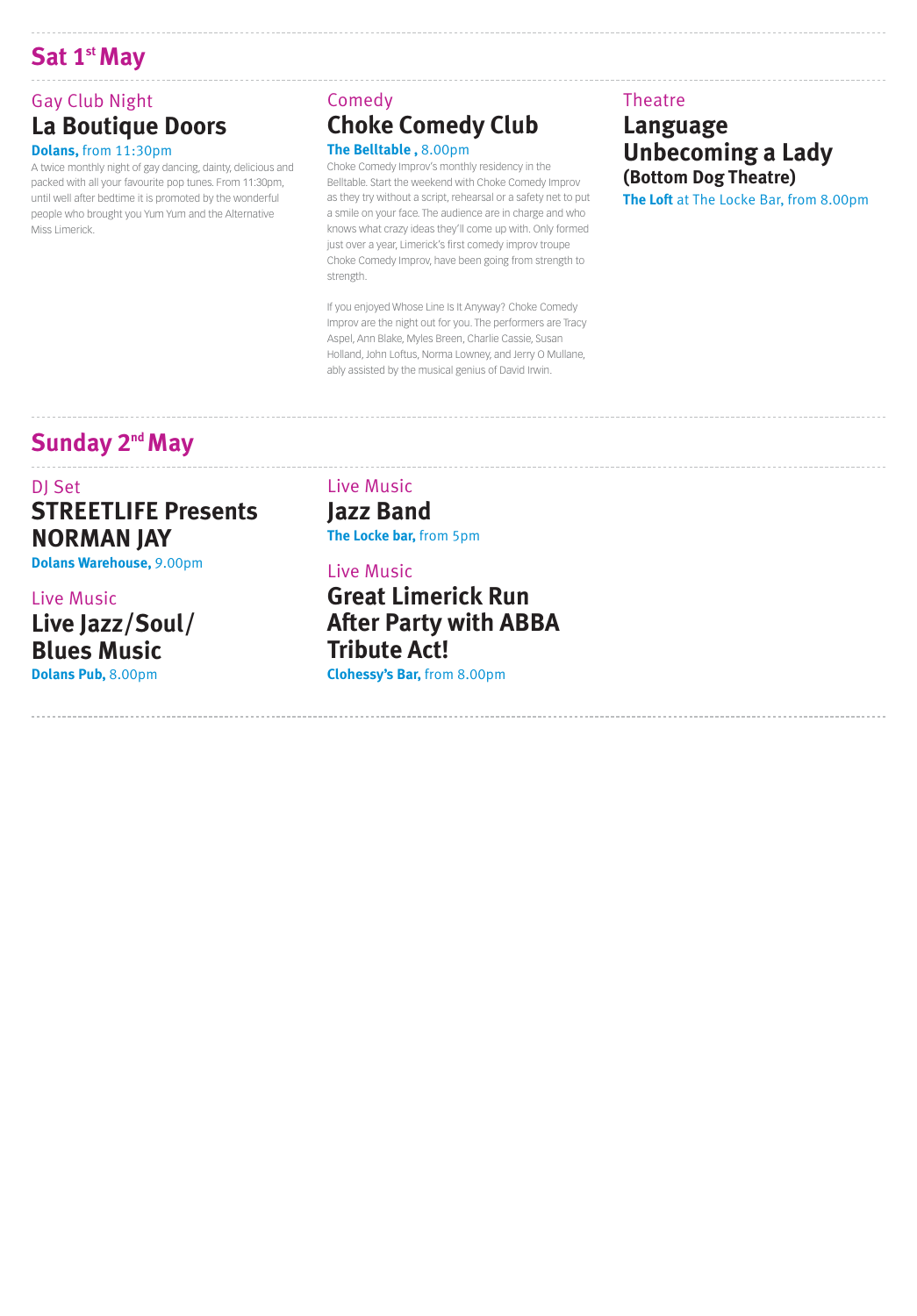# **Family Events:**

## **The Hunt Museum FREE Egyptian Arts & Crafts for Children**

• Make an Egyptian Mummy Case

• Write Your Name in Hieroglyphics

• Sandpaper Art

**Sat 1st May**, 2.30pm - 4.30pm **Sun 2nd May**, 2.30pm - 4.30pm **Mon 3rd May**, 2.30pm - 4.30pm

#### **Contact:**

Hunt Museum, Rutland Street, Limerick T: 061 312833 F: 061 312834 E: info@huntmuseum.com

**www.huntmuseum.com**

## **King John's Castle 2 for the price of 1 entry\***

2 for the price of one entry to King Johns Castle from Friday April  $30<sup>th</sup>$  – Monday May 3<sup>rd</sup> inclusive (\*when a second ticket of equal or greater value is purchased. The offer is not valid for coach groups).

#### **Contact:**

King John's Castle, Nicholas Street, Limerick T: 061 411201 F: 061 400506

#### **www.shannonheritage.com**

## **Faber Studios Origami and Paper Making**

Open exhibition and workshops for kids and adults with Origami and Paper Making (Saturday  $1<sup>st</sup>$  May 12pm – 6pm).

#### **Contact:**

Lwr. Catherine Street, Limerick

## **Limerick City Junior Fishing Competition**

On the River, Limerick City (from 11am Sat 1st)

#### **George's Quay**

# **The Great Limerick BBQ Competition**

George's Quay, Limerick City (from 11am Sat 1st)

## **Arthur's Quay Park Riverfest Games**

Tug o' War, Puc Fada, etc. Arthur's Quay Park (from 3pm Sun 2<sup>nd</sup>)

# **Other Events:**

## **Limerick County Golf & Country Club Open Singles Golf Competitions**

Our golf club will be holding Open Singles Golf Competitions on the May Bank Holiday Weekend and the fee for visitors to enter is just €20p.p. (Normal rate for golf outside of competition is €30)

#### **Contact:**

Limerick County Golf and Country Club Ballyneety, Co. Limerick T: 061 351881 F: 061 351384 E: information@limerickgolfclub.ie

#### **www.limerickgolfclub.ie**

## **Limerick Strand Hotel Mayor's Ball**

On Friday April 30<sup>th</sup> the Limerick Strand Hotel will host the prestigious Mayors Ball from 7.30 pm.

Limerick Strand Hotel, Ennis Road, Limerick T: 061 421800 F: 061 421841 E: hello@strandlimerick.ie

#### **www.strandlimerick.ie**

#### **Contact:**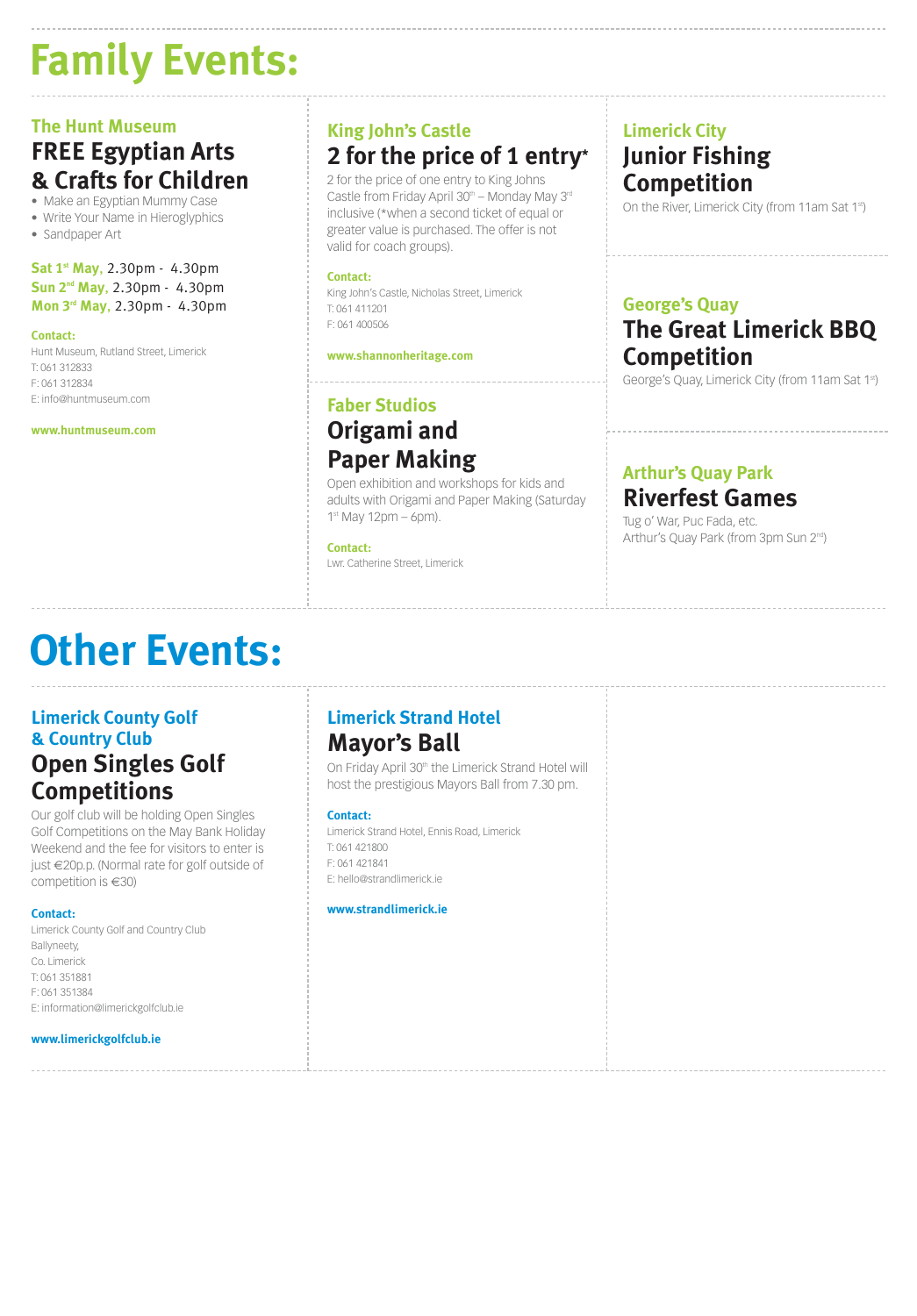## **Absolute Hotel 4\***

Sir Harry's Mall, Limerick City Centre T: +353 (0)61 463600 F: +353 (0)61 436301 E: reservations@absolutehotel.com www.absolutehotel.com

€39.50 per person for bed and breakfast (complimentary drink per person + 15% discount on spa treatments)

#### **Availability for Sunday:**

#### **Great Limerick Run Accommodation Deals**

€32.50 per person for room only (complimentary drink per person + 15% discount on spa treatments)

### **Adare Manor 5\***

Adare, Co. Limerick T: +353 (0)61 605200 F: +353 (0)61 396124 E: reservations@adaremanor.com www.adaremanor.com

#### **Mythical Manor (3rd Night Free!) From €125 pps per night – 3 night offer**

Enjoy the luxurious surroundings of Adare Manor with two night's luxury accommodation in the Manor House including full Irish breakfast each morning in the Oakroom Restaurant and receive the 3rd night FREE with our compliments from just €125 pps per night. Must be a 3 night consecutive stay.

Total package based on two adults sharing.

#### **2 Night Townhouse Package From €255 pps – 2 night offer**

Enjoy 2 night's accommodation in a self-catering 2 bedroom townhouse with full Irish breakfast each morning in The Carriagehouse Restaurant, dinner on one evening in our fine dining Oakroom Restaurant and one round of golf or an Elemis treatment (either a facial or a full body massage) at The Treatment Rooms.

Hugh's on The Greene Restaurant special value menus €16.95 for 2 courses,  $€19.95$  for 3

This rate is based on 4 people sharing and is subject to availability.

## **Carlton Castletroy Park Hotel 4\***

Dublin Road, Limerick T: +353 (0)61 335566 F: +353 (0)61 331117 E: reservations.castletroy@carlton.ie www.castletroy-park.ie

#### **May Bank Holiday Special offer**

2 nights B&B 1 dinner €99.00 pps Stay a 3rd Night at €50.00 RO Free €20 Salon Voucher to be used against Spa Treatment in our C Salon

#### **Clarion Hotel 4\***

Steamboat Quay, Limerick T: +353 (0)61 444100 F: +353 (0)61 444101 E info@clarionhotellimerick.com www.clarionhotellimerick.com

€130 per person sharing for 2 Nights Bed and Full Irish Breakfast in a Riverview Room at the 4\* Clarion Hotel Limerick including Dinner on one evening in the Waterfront Sinergie Restaurant

€190 per person sharing for 3 Nights Bed and Full Irish Breakfast in a Riverview Room at the 4\* Clarion Hotel Limerick including Dinner on two evenings in the Waterfront Sinergie Restaurant

### **Greenhills Hotel 3\***

Ennis Road, Limerick T: +353 (0)61 453033 F: +353 (0)61 453307 www.greenhillsgroup.com

#### **Great Limerick Run Rates**

€69 Room Only per room per night **Great Limerick Run Rates** €89 B&B per room per night

### **Jurys Inn Hotel 3\***

Lwr. Mallow Street, Limerick City T: +353 (0)61 207000 F: +353 (0)61 400966 http://limerickhotels.jurysinns.com

2 nights BB for 2 people for just €149!!

## **Kilmurry Lodge Hotel 3\***

Best available B&B rate on Sun 2<sup>nd</sup> May is €89.00 B&B per room.

Dublin Road, Limerick T: +353 (0)61 331133 F: +353 (0)61 330011 E: info@kilmurrylodge.com www.kilmurrylodge.com

€89.00 per person sharing for two nights B&B with one evening meal

#### **Maldron Hotel Limerick 3\***

Roxboro Road, Limerick T: +353 (0)61 436100 F: +353 (0)61 436110 E: info.limerick@maldronhotels.com www.maldronhotels.com/limerick

Offer for the nights of the 30th April for 2 or 3 Nights €80pps Bed & Breakfast for 2 adults and 2 children subject to room availability.

## **Mustard Seed At Echo Lodge 4\***

Ballingarry, Co. Limerick. T: +353 (0)69 68508 www.mustardseed.ie

**Two nights bed and breakfast with dinner on one evening**  Standard room: €200 per person sharing. Superior room: €230 per person sharing.

#### **'Box Room Special'**

For overnight accommodation in one of our smaller room complete with en suite with power shower and TV, and inclusive of full Irish breakfast and tax. Special rate of €65 per person sharing.

## **No.1 Pery Square Hotel 4\***

Pery Square, Limerick T: +353 61 402402 F: +353 61 313060 E: info@oneperysquare.com www.oneperysquare.com

#### **2 Night Summer Break on the Shannon**

Stay 2 nights in a classic club room on the Shannon in Limerick, the Riverside city. Enjoy a delicious a la carte breakfast daily. Dinner on two evenings from our Set Menu at Brasserie One or the Park room lounge. The package also includes full use of the thermal spa which includes the herbal cocoon, aroma steam, coal bunker sauna, sole pool & snooze room

€199pps for 2 nights

## **Clarion Suites**

Ennis Road, Limerick T: +353 (0)61 582 900 F: +353 (0)61 582 901 E: info@clarionsuiteslimerick.com www.clarionsuiteslimerick.com

€99 room only for a two bed suite. Sleeping up to 5 people with a separate sitting/dining room

## **Deebert House Hotel 3\***

Kilmallock, Co. Limerick T: +353 (0)63 31200 E: info@deeberthousehotel.com www.deeberthousehotel.com

#### **Ballyhoura International Walking Festival**

Come and stay at Deebert House Hotel and enjoy walking in Ballyhoura Country.

Enjoy 2 night's bed and breakfast and 1 delicious evening meal and 2 packed lunches all for €119.00 per person sharing.

#### **Dunraven Arms Hotel 4\***

Adare, Co. Limerick T: +353 (0)61 605900 F: +353 (0)61 396541 E: reservations@dunravenhotel.com www.dunravenhotel.com

#### **'Simply Super Summer Offer'**

This offer is available on Sun May 2nd for 3 nights. (Please note we are sold out Sat May 1st)

So let's get the summer rolling with a relaxing break at the Dunraven Arms Hotel. A one off super Summer special of Two Nights Bed and Breakfast and One Dinner in the Maigue Restaurant from €130.00 per person sharing with the Third Night's Bed & Breakfast FREE. This price includes all taxes and 12.5% service charge. Complimentary Newspaper, Wi-Fi, Parking and unlimited use of our Leisure Centre which includes a 17m Swimming Pool & extensive Gymnasium.

#### **Fitzgerald's Woodlands Hotel 3\***

Knockanes, Adare, Co. Limerick

T: +353 (0)61 605100 F: +353 (0)61 396073 E: reception@woodlands-hotel.ie www.woodlands-hotel.ie

Fitzgerald's Woodlands House Hotel & Spa have availability for the Sunday & Monday. 2BB1D €99 including bubbly, bathrobe & slippers, 15% discount card for Revas spa and an Adare Village Shop Discount card. B&B rate €34.50 1 night Sunday or Monday.

### **The George Boutique Hotel 3\***

O'Connell Street, Limerick T: +353 (0)61 460400 F: +353 (0)61 460401 E: cro@lynchotels.com www.lynchotels.com

Arr 30th April 2 nights €75 pps B&B Arr 30th April 3 nights €115pps B&B Includes bottle of house wine on arrival

# **Accommodation - Special Offers:**

*\*All rates subject to availability, terms and conditions apply*